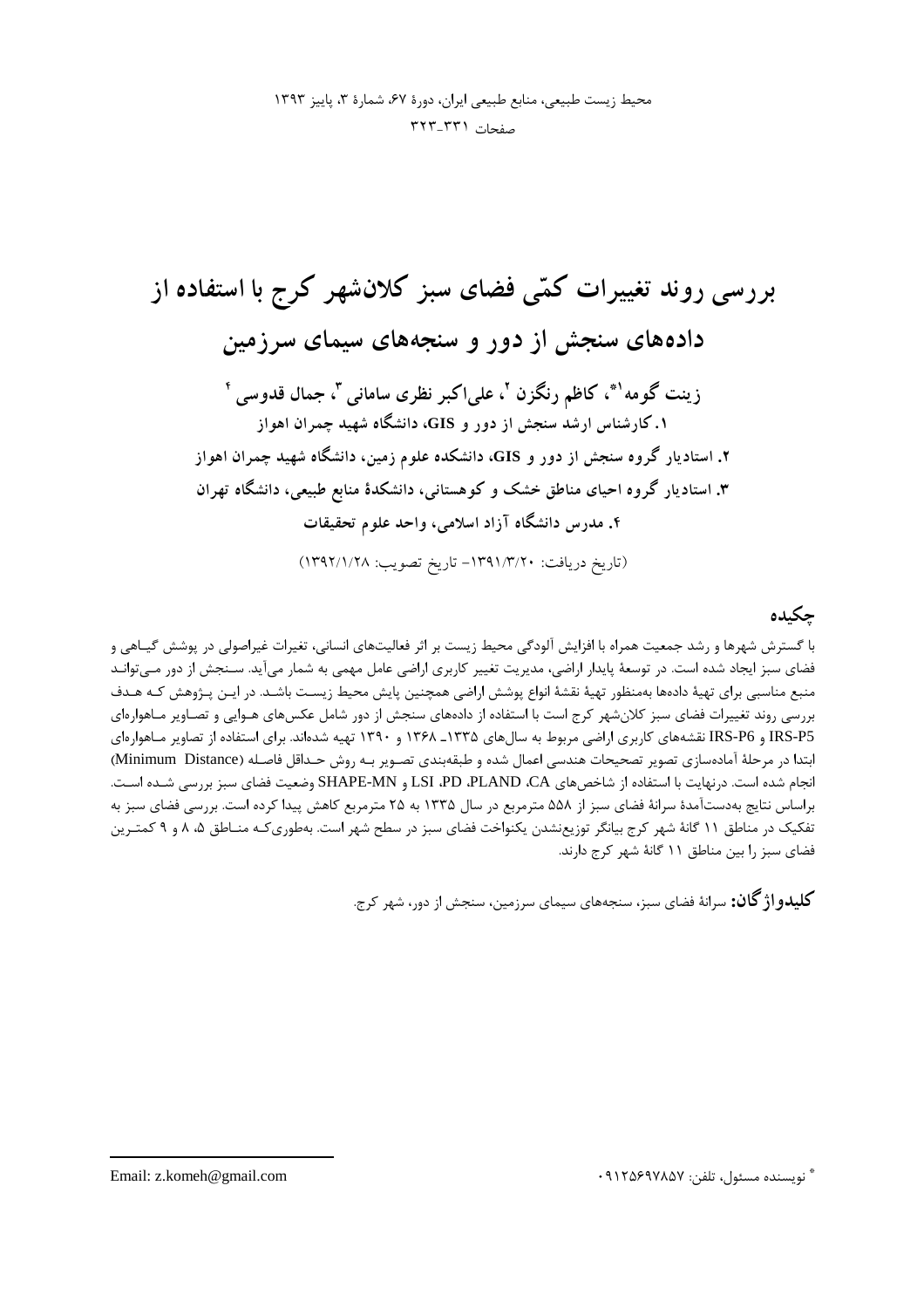### ۱. مقدمه

افزایش جمعیت و رشد روزافزون مناطق شهری موجب افزایش نیاز به خدمات شهری برای جمعیت ســاکن در این مناطق میشود. ازجمله خدمات شهری که بایـد در برنامهریزی توسعهٔ شهری مورد توجه قرار گیرد افـزایش فضای سبز شـهری اسـت. پوشـش گیـاهی در منـاطق شهری از این رو حائز اهمیت است که میتوانـد شــرایط محيطي و تبادلات انرژي را به وسيلهٔ انعکاس انتخـابي و جذب تشعشات خورشیدی کنترل کنـد و عـاملی مـؤثر Goward et al., ) ادر کنترل آلودگی هوا و سلامت باشد 1985). به این دلیل بررسی و مشخص کردن فضای سبز و تعیین سـرانهٔ فضـای سـبز یکـی از اقـدامات مهـم در برنامه پزی شهری به حساب می آید. شهر کرج بهدلیـل عوامل متعددي مثل همجواري بـا كـلانشــهر تهـران و مسائل آن مانند قیمت زمین و مسکن و وجـود راههـای ارتباطی مهم و جذب مهـاجران از دیگـر نقـاط کشـور، دچار تغییرات زیـادی در بهـرهبـرداری از اراضـی شـده است. مشخص كردن تغييـرات ايجـادشـده بـهخصـوص تغییر فضای سبز در این شهر یکیی از نیازهـای اساسـی در محیط زیست شهری است. امروزه بررســی تغییــرات روی زمین ازجمله کاربری اراضی که در شهرها مربـوط به تبدیل اراضی جنگلـی، مرتعـی، زراعـی و بـاغهـا بـه مناطق مسکونی و تأسیسات شهری مــیشــود از طریــق فراینــد آشکارســازی تغییــرات بــا اســتفاده از تصــاویر چندزمانهٔ سـنجش از دور کـه موجـب افـزايش سـرعت انجام بررسی و دقت نتایج میشود جـایگزین روشهـای پرهزينه، زمانبر و اغلب با دقت كم شده اسـت. يكـي از رویکردهـای تلفیقــی بــا فــن ســنجش از دور کــه در سالهای اخیر در ایران متداول شده است بومشناسی سیمای سرزمین است. سـنجههـای سـیمای سـرزمین وضعیتی کلبی از محیط را نشـان مـیٖدهنـد و بـرای بـالابـردن دقـت نتـايج و بهـرهگيـري از تصـاوير بـهروز ضرورياند (Basiri Dehkordi, 2006). با توجه به اينكه در بومشناســی ســیمای ســرزمین پوشــش گیــاهی کلیدیترین فـاکتور در تجزیـه و تحلیـل اسـت در ایـن مطالعه پوشش گیاهی و به عبـارتی فضـای سـبز مـورد بحث قرار گرفته است. برنامهریزیهای کباربری اراضی

تغییرات مشخص را که پیامدهای خاصی بـرای سـاختار و کارکرد اکوسیستم دارند در الگـوی سـیمای سـرزمین تحت تأثير قرار مي دهند (Sotode, 2010).

۱.۱. مروری بر پژوهش های گذشته

Haack و Rafter (2006) با تهیه و بررسی نقشههای كـاربري اراضــي بــا اســتفاده از تصــاوير مــاهوارهاي و تکنیک آشکارسازی بین سالهای ۱۹۷۸ و ۲۰۰۰ در درهٔ کاتماندوی نپال به بررسی تغییرات ایجـادشـده در رشد و توسعهٔ منـاطق شـهري پرداختنـد. Shataee و Abdi (2007) بهمنظور تهيهٔ نقشهٔ كـاربري اراضـي در حوزهٔ سرخاب خرمآباد در استان لرسـتان، از دادههـای سنجنده +ETM استفاده كردنـد. Faizizade (2008)، با پژوهش در زمینهٔ کاربرد دادههای سنجش از دور در آشکارسازی تغییرات کاربری اراضی در مناطق شـهری به مطالعهٔ تغییرات فضای سبز شهر تبریز طی یک دورهٔ زمانی ۱۶ ساله (از سال ۱۳۶۸ تــا ۱۳۸۴) پرداخت و از این طریق اقدام به تهیهٔ نقشهٔ تغییرات کـاربری اراضـی در شــهر تبريــز كــرد. Grami (2011) در پژوهشــي بــا عنوان «تغییرات کاربری اراضبی منطقـهٔ گتونـد عقیلـی طی سال های ۲۰۰۰ تــا ۲۰۱۰ بــا اسـتفاده از تصـاویر ETM و ALI بــه كمــك ســنجش از دور و GIS »بــه مطالعـــة تغييـــرات ايـــن منطقـــه يرداخــت. Latrop و همکاران (2006)، در مطالعهای در مناطق کوهستانی نیویورک-نیوجرسی با به کـارگیری نمایـههـای منظـر (چشمانداز) برای ارزیابی اثرات پتانسیل آینده تغییرات كاربري اراضي كارايي آنها را تأييد كردهاند. Khazaii و Azari (2008) با بررسی تخریب سیمای سرزمین در حوزهٔ آبخیـز سـفیدرود بـا اسـتفاده از سـنجههـای بومشناختی سیمای سرزمین به این نتیجه رسیدند که از سنجههای سیمای سرزمین، می توان در برنامهریزی برای حفاظت، احیای منابع طبیعے و کـاربری پایـدار زمین، استفاده کرد. Lee و همکاران (2008) بهمنظور تحلیل سختار سـیمای منـاطق شـهری بـا اسـتفاده از سنجههای بزرگی لکه، حاشیه، تنوع و میانگین وزندار لکه، کاربرد اصول بومشناسی سـیمای سـرزمین را در برنامهریزی شهری و طراحی و معماری محیط زیست تأييـد كردنـد. Wang و همكـاران (2008) بـهمنظـور تعيين نيروهاي تغييردهندۀ پلاياي تبت در چـين بـا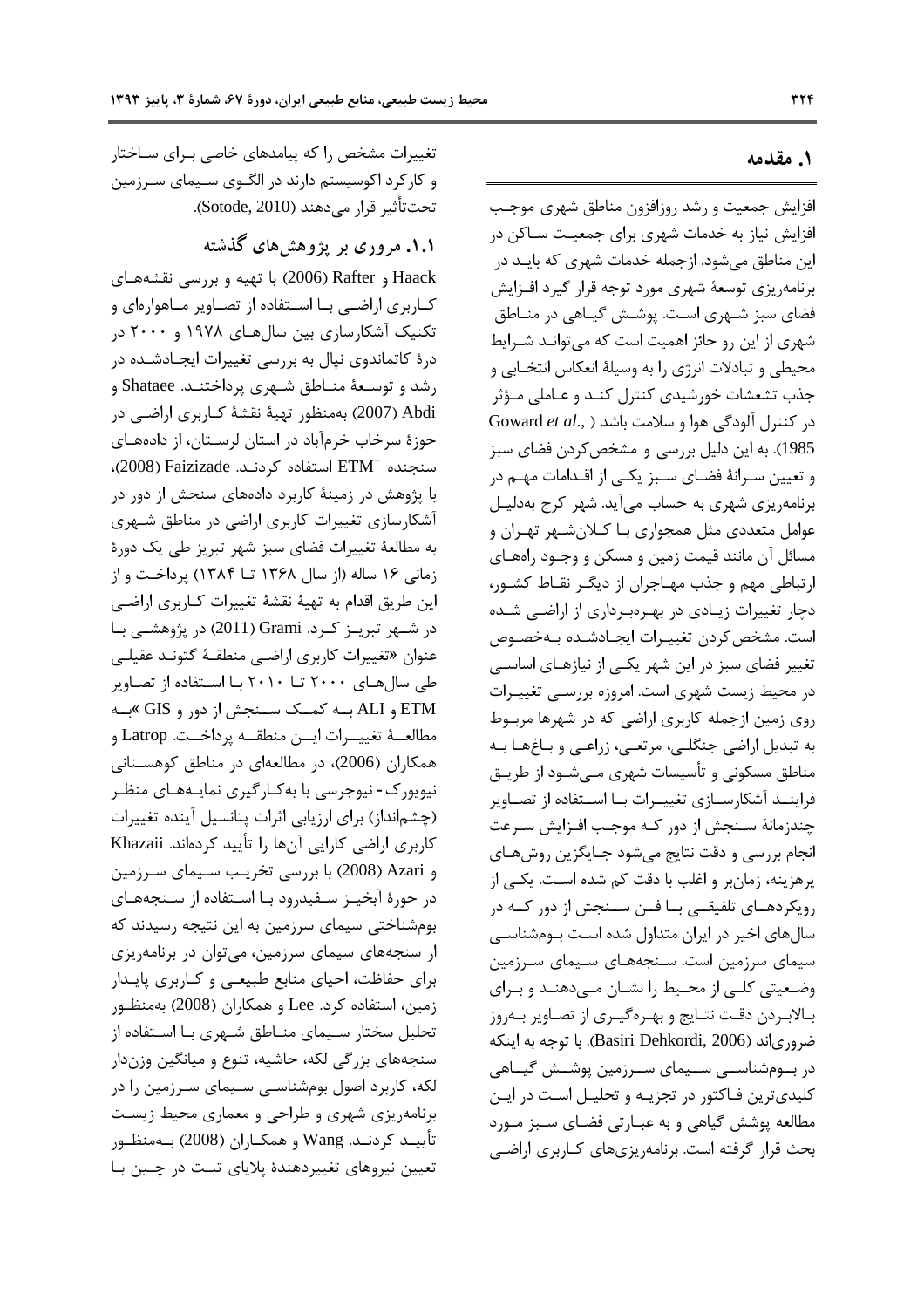استفاده از سنجههای درصد سیمای سـرزمین، تعـداد لكه، ميـانگين انـدازهٔ لكـه، ميـانگين وزندار تكـهتكـه شدگی و شاخص تنوع شانون به ایـن نتیجـه رسـیدند که با افزایش میانگین اندازهٔ لکه و کاهش تعداد لکـه و كـاهش ميـانگين وزندار تكـهتكـه شـدگي، همگنــي سیمای سرزمین بیشتر شـد. Safiyanian و همکـاران (2010) اولین گـام بـرای ارزیـابی آثـار اقتصـادیـ اجتماعی و اکولوژیک ناشـی از تغییـر الگـوی سـیمای شهر را کمّیکردن الگوی سیمای سـرزمین دانسـتند و با این هدف به آنالیز الگوی شهر اصفهان در سال هـای ۱۳۳۴ و ۱۳۸۶ با استفاده از GIS و سنجههای سیمای سـرزمين پرداختنــد. Theobald (2010) بــهمنظــور تخمین سیمای طبیعی در آمریکا از سال ۱۹۹۲ تــا ۲۰۳۰ با استفاده از سنجههای سیمای سرزمین طبیعت در سـطح كلان، به اين نتيجه رسـيد كـه ايـن سـنجههـا بـهمنظـور پویایی سیمای سرزمین استفاده میشود، بهطـوریکـه بـه وسيلهٔ آن ميتوان زيستگاه طبيعـي مـؤثر، وجـود شـرايط متغیر سیمای سـرزمین و انـدازهگیـری فضـایی (سـنجش كمّي) مناطق طبيعي را تخمين زد. در پژوهش حاضـر نيـز با استفاده از نتایج پژوهشهای اشــارهشــده و بــا تأکیــد بــر بررسی کارایی و دقت نتایج حاصل از بهکارگیری دادههـای ســنجش از دور (RS) و سيســتم اطلاعــات جغرافيــايي (GIS)، تغییرات کاربری اراضی و روند تغییرات فضای سـبز در كلانشهر كرج با هدف بررسـي وضـعيت سـرانهٔ فعلـي فضاي سبز در كلان شهر كرج مطالعه شده است.

# ۲. مواد و روشها

### ٠.٢. منطقة مطالعهشده

محدودة قانوني شهر كرج با وسـعت ١٧۵۴۰ هكتـار در ۳۵ کیلومتری غرب تهران و در کوهیایـهٔ ضـلع جنـوبی سلسلهجبال البرز مركزى با جهت شيب عمومى شـمال به جنوب با مختصات جغرافيايي، ٣٥° ٣٥° و ٣٥° ٣٥° عرض شمالي و ۵۰<sup>۰</sup> ۵۰<sup>۰ و</sup> ۵۱<sup>۰</sup> ۵۱<sup>۰</sup> هال شيرقي واقيع شده است (شكل ۱). متوسط ارتفاع ايـن شـهر از سـطح دریا ۱۳۲۱ متر است. شهر کرج که مرکـز اسـتان البــرز است از شـمال و شـمال شـرقی بـه ارتفاعـات البـرز، از جنوب به شهر اندیشه و ملارد، از غرب به کمـال شـهر و مشکیندشت و محمدشهر و از شرق بـه اسـتان تهـران محدود شده است. ایـن قسـمتهـا دارای بـاغهـایی بـا اراضی مشجر بـودهانـد کـه تـأمین آب آنهـا بـهعهـدهٔ کانالهای آبی بوده است کـه بـه ایـن منـاطق منتهـی می شدهاند. گسترش و توسعهای کـه حـداکثر چهـار يـا پنج دهه از آن میگذرد شهر کوچک پیلاقی دیروز کرج را به کلانشهر تبدیل کرده و در ایـن راسـتا موضـوع عمدهای که تهدید شده همان پیشینهٔ شـهر اسـت کـه باغشهر تلقى مى شـد. در گذشـته بـاغهـا قسـمتهـاى مختلف شهر را تشكيل مى دادند، اما توسعهٔ شهر سبب از بين رفتن اين باغها شده و از پنج هـزار هكتـار بـاغي که در محدوده و حریم شهر کرج وجـود داشـت، تنهـا حدود ۱۲۰۰ هکتار باغ باقی مانده است.



شکل۱. محدودهٔ مطالعهشده بر روی تصویر ماهوارهای IRS-P6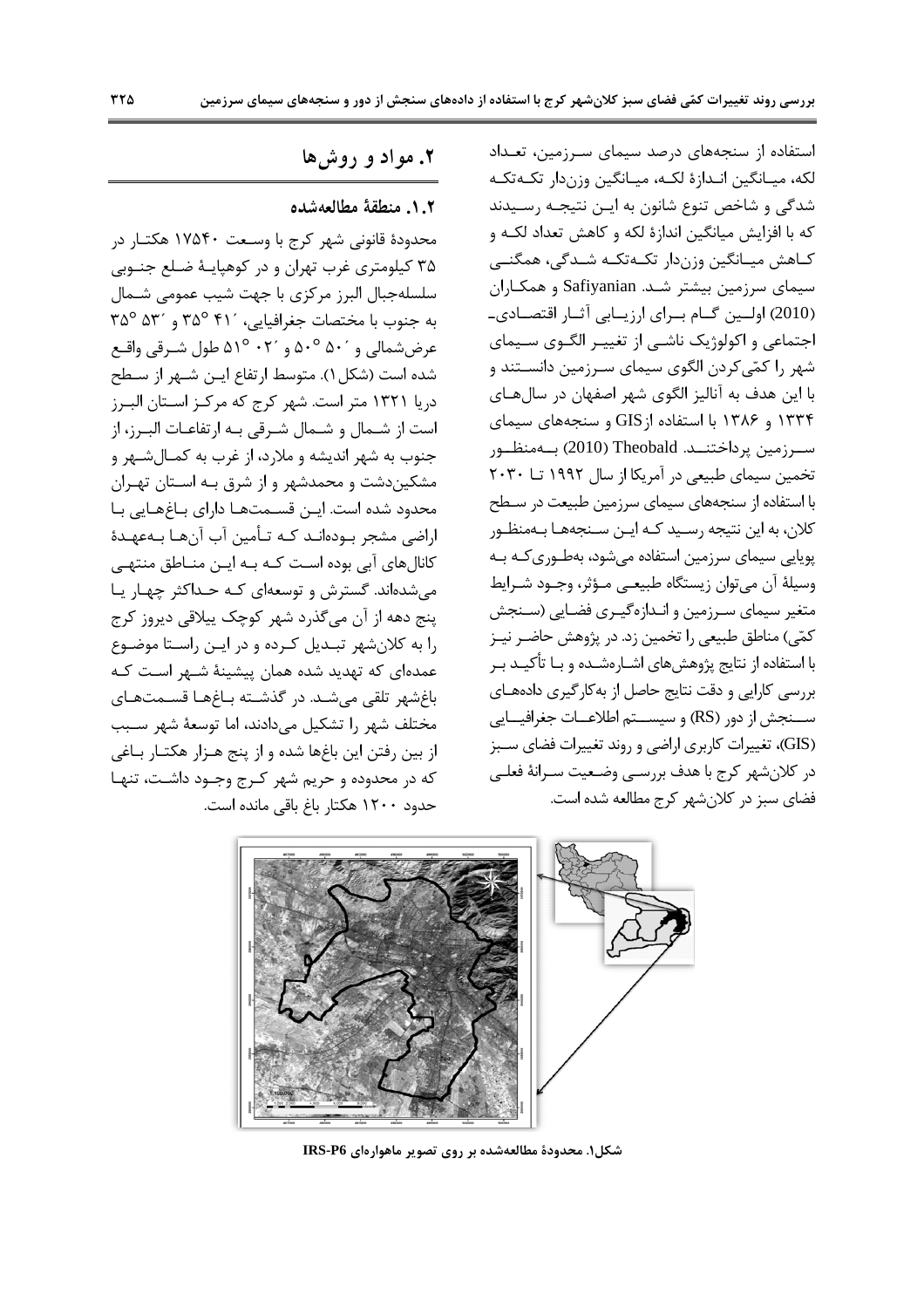٢.٢. روشها

در این پژوهش تغییرات کاربری اراضی شهر کرج طے دورههای زمانی ۱۳۳۵ تا سال ۱۳۶۸ و ۱۳۶۸ تا سال ۱۳۹۰ با استفاده از دادههای سنجش از دور در محیط سیستم اطلاعات جغرافیایی مطالعهشده قـرار گرفتـه و روند تغییرات فضای سبز شهری در دورههـای مـذکور بررسی شده است. به ایـن منظـور بـرای تهیـهٔ نقشـهٔ فضاهای سبز با استفاده از دادههای سنجش از دور، نقشههـای موقعیـت مكـانی و گسـترهٔ فضـاهای سـبز ادواری در محیط GIS تهیـه شـد سـپس نقشـههـای كاربري اراضي در سامانهٔ اطلاعات جغرافيــايي (GIS) و الحاقيه Patch Analysis وبا رويهٔ برگرفته از نرمافزار Fragstats با تأكيد بر تغييرات فضاي سبز شـهر كـرج به وسيلة مشخصات مربوط به آنها شـامل مسـاحت، توزیع فضایی و پیوستگی آنها ارزیابی شد.

برای بـه دسـت آوردن نقشـههـای ادواری فضـاهای سبز شهری از عکـسهـای هـوایی سـالهـای ۱۳۳۵ و ۱۳۶۸ و دادههای ماهوارهای IRS-P5 مربوط بـه سـال ۱۳۹۰ و برای استخراج نمونــههــای آموزشــی در طبقهبندي تصوير IRS-P5 از تصوير مـاهوارهاي -IRS P6 مربوط بـه سـال ۱۳۸۶ اسـتفاده شـد. همچنـین از نرمافزارهـای EDRISI Andes Fragstats ArcGIS 10 و 4.7 ENVI و نقشهٔ ۱۰۵۰۰۰۰ شـهر کـرج بـه شـمارهٔ ۶۱۶۱I سازمان جغرافيايي نيروهاي مسلح استفاده شـد. جمعیت ساکن در منطقه از آمار سرشماری سال ۱۳۳۵ و محاسبهٔ نرخ رشد جمعیت مبتنی بر آمـار سرشـماری سال ۱۳۷۵ جمعیت سال ۱۳۶۸ برآورد شـد و سـپس بـراسـاس آمـار سرشـماری سـال ۱۳۸۵ و نـرخ رشـد جمعیت شهری طی این سالها، جمعیت سال ١٣٩٠ برای بررسی سرانهٔ فضای سبز برآورد شد.

برای بررسی روند تغییرات فضـای سـبز شـهر كـرج طی سه دورهٔ زمانی ۱۳۳۵، ۱۳۶۸ و ۱۳۹۰ با توجه بـه عدم وجود دادههای مـاهوارهای در ســالهــای ۱۳۳۵ و ۱۳۶۸ بهترتیب از عکسههای هوایی با مقیاس ۱:۵۰۰۰۰ و ۱:۴۰۰۰۰ این سالها، کـه پـس از اسـکن متریک در سامانهٔ اطلاعات جغرافیـایی اقـدام بـه زمـین مرجع كـردن عكـس9هــا شــد اســتفاده شــد. دقــت بهدستآمده در اولین عکس ۱۰/۴ متـر و در دومـین

٢/٧٣ متر بود همچنین برای تصحیح دقیقتر اقـدام بـه اورتوريفكردن عكسهاى هـوايي توسـط مـدل رقـومي ارتفاع شد و درنهایت نقشههای کاربری اراضی و فضای سـبز تهيـه شـدند و مسـاحت ادواري فضـاهاي سـبز مشخص شد. برای تهیهٔ نقشهٔ فضای سبز سال ۱۳۹۰ از دادههای ماهوارهای IRS-P5 سنجنده PAN مربوط به دوم مردادماه ۱۳۹۰ استفاده شد (شکل ۲) و از دادههای ماهوارهای IRS-P6 سنجندهٔ LISS- III مربوط به سـوم آذرمـاه ۱۳۸۶ کـه تصـویری چنـدبانـدی اسـت، بـرای انتخاب مناطق نمونه براى طبقهبندى تصوير IRS-P5 بهره گرفته شد. شایان ذکر است کـه انتخـاب بانـدهای مناسب برای طبقهبندی تصـویر و تهیـهٔ نقشـه کـاربری اراضي براساس ارزيابي منحنـىهـاي انعكـاس طيفـى و ارزیابی هیستوگرامهای همبستگی باندها صورت گرفت.



شکل۲. تصویر ماهوارهای IRS-P5 شهر کرج

درنهایت با توجه بـه اینکـه شـاخصهـای سـیمای سـرزمين بــا تمــام اجــزاي فيزيكــي، اكولــوژيكي و جغرافیایی سروکار دارد و در بر گیرندهٔ کل فراینـدها و الگوهای طبیعه و انسانی است ( Naveh & Slimeberman, 1993) از شاخصهای سطح کـلاس '،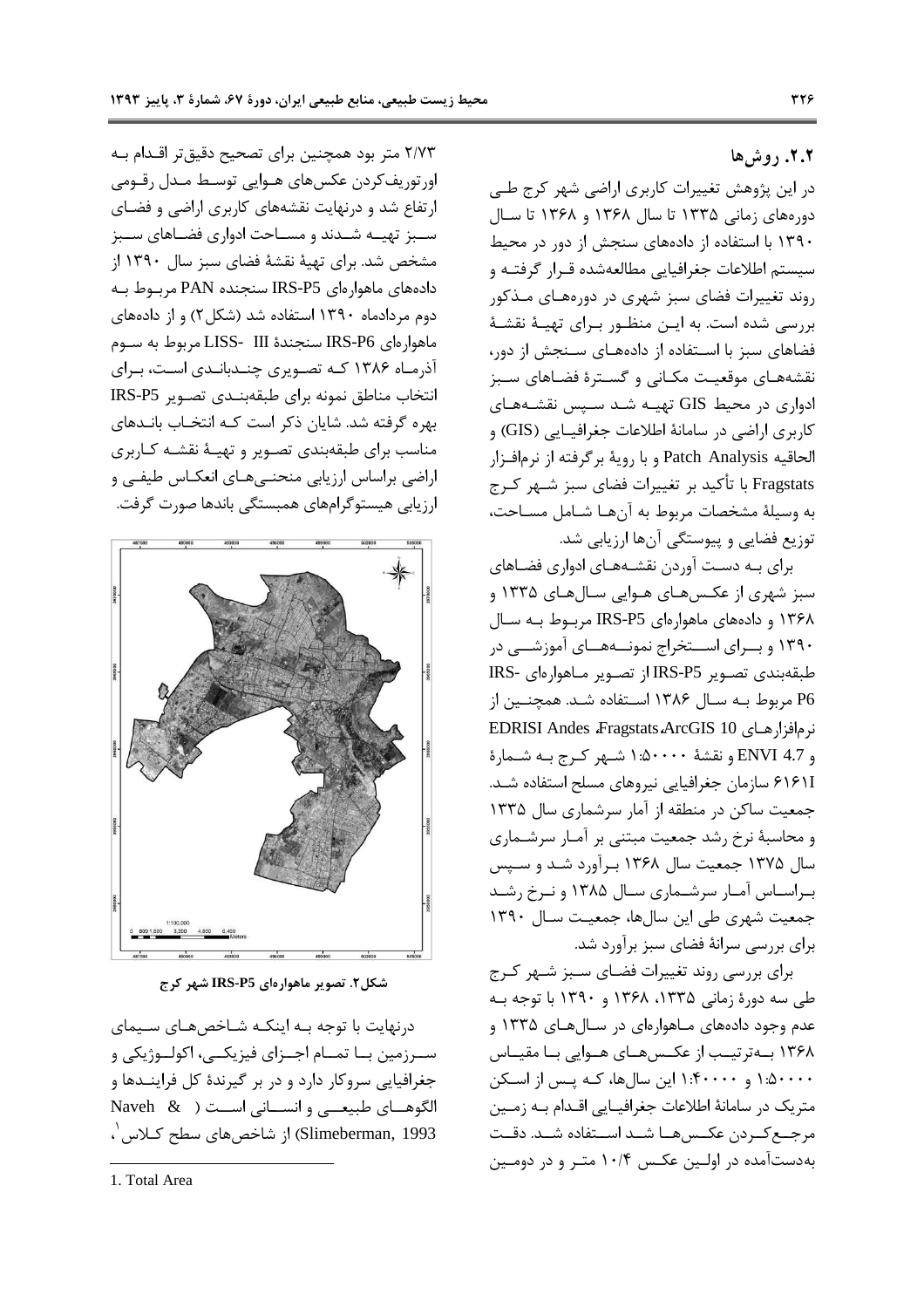تـراكم لكـه`، درصـد مسـاحت از سـيماي سـرزمين ٌ، شاخص شکل سیمای سرزمین ؓ، شاخص بـزرگتـرین لكه<sup>۴</sup> و ميانگين شاخص شـكل لكـه<sup>۵</sup> وضـعيت فضـاي

سبز کلانشهر کرج بررسی شد کـه در جـدول۱ بـه توضيح اين شاخصها يرداخته شده است.

| دامنهٔ تغییرات                | واحد                        | شرح سنجه                                                                                                                                                                                                                        | مخفف            | متريكهاى<br>سيماي سرزمين      |
|-------------------------------|-----------------------------|---------------------------------------------------------------------------------------------------------------------------------------------------------------------------------------------------------------------------------|-----------------|-------------------------------|
| $TA > \cdot$                  | هكتار                       | مساحتی از سیمای سرزمین که توسط یک کلاس<br>معین اشغالشده است. سنجهای برای نشاندادن<br>ترکیب سیمای سرزمین است.                                                                                                                    | <b>TA</b>       | سطح كلاس                      |
| $PD > \cdot$                  | تعداد لکه در<br>هر صد هکتار | الگوی سیمای سرزمین را نشان داده و بیانگر تعداد<br>لکه در واحد سطح (در هر صد هکتار) است و مقایسهٔ<br>سیمای سرزمین را با سطوح مختلف سادهتر میکند.                                                                                 | <b>PD</b>       | تراكم لكه                     |
| $\cdot$ < PLAND < \\cdot .    | در صد                       | درصد مساحت اشغالشده از سیمای سرزمین که<br>توسط یک کلاس اشغالشده است.                                                                                                                                                            | PLAND           | درصد مساحت از<br>سيماي سرزمين |
| $LSI \geq 1$                  | بدون واحد                   | نسبت محیط کلاس به حداقل محیط ممکن برای یک<br>كلاس با حداكثر تجمع (انباشتگی) است كه زمانی<br>اتفاق می فتد که کلاس تا حد ممکن در یک لکه<br>فشرده و کپهشده باشد. هرچه کلاس پراکندهتر<br>ميشود اين سنجه بدون محدوديت افزايش مييابد. | <b>LSI</b>      | شاخص شكل<br>سيماي سرزمين      |
| $\cdot$ < LPI < $\cdot \cdot$ | درصد                        | درصدی از سیمای سرزمین که توسط بزرگترین لکهٔ<br>اشغالشده است این سنجه یک اندازهگیری ساده از<br>چیر گی است.                                                                                                                       | LPI             | شاخص<br>بزرگترين لكه          |
| $SHAPE - MN \geq 0$           | بدون واحد                   | متوسط پیچیدگی شکل لکه است با افزایش مقدار این<br>سنجه بهصورت نامحدود شكل لكه نامنظمتر مىشود.                                                                                                                                    | <b>SHAPE-MN</b> | ميانگين شاخص<br>شكل لكه       |

#### جدول(. سنجهها یا نمایههای سیمای سرزمین

ابتدا از فریمهای مورد نظر، محدودهٔ شـهر کـرج جـدا شد و سپس تصحیح هندسی بـه روش چنــدجملــهای درجهٔ یک انجام گرفت. از آنجا که به علت تـکبانـدی بودن تصوير IRS-P5 امكـان طبقــهبنــدي فقـط از دو روش حداقل فاصله <sup>۶</sup> و خطوط موازی <sup>۷</sup> وجــود دارد از اینرو با مقایسـهٔ ایـن دو روش و بررسـی مزایـای هـر روش، مناسب ترين طبقهبندي، روش حداقل فاصله تشخیص داده شد و طبقهبندی بـا ایـن روش صـورت گرفت و با توجه به اینکه بررسی تغییرات فضای سـبز منطقه، هدف اصلی در این مطالعه بود، از این و نقـاط آموزشی براساس نوع پوشش زمین و از طریـق بازدیـد میدانی و بررسی تصاویر Google Earth و با استفاده

7. Parallelpiped

۳.۲. آمادهسازی تصاویر

دادههای ماهوارهای IRS از لحاظ هندسی زمین مرجع هستند وليكن عوارض بهدرستي در موقعيت زميني خود قرار نگرفته و نیاز است در مرحلـهٔ آمـادهسـازی، تصـحیحات هندســی بــر روی تصــاویر انجــام گیــرد. بنابراین، در مطالعهٔ حاضر از لایههای مسطحاتی نقشهٔ ۵۰۰۰۰ سازمان جغرافیـایی نیروهـای مسـلح (بـا استفاده از شبكة راهها) بهمنزلة نقشة مبنا براي انجـام تصحيحات هندسي، استفاده شـد. بـهمنظـور افـزايش دقت تصحیح هندسی (خطـا کمتـر از یـک پیکسـل)،

- 2. Perecentage of Landscape
- 3. Landscape Shape Index
- 4. Largest Patch Index
- 5. Shape Index-Mean

<sup>6.</sup> Minimum Distance

<sup>1.</sup> Patch Density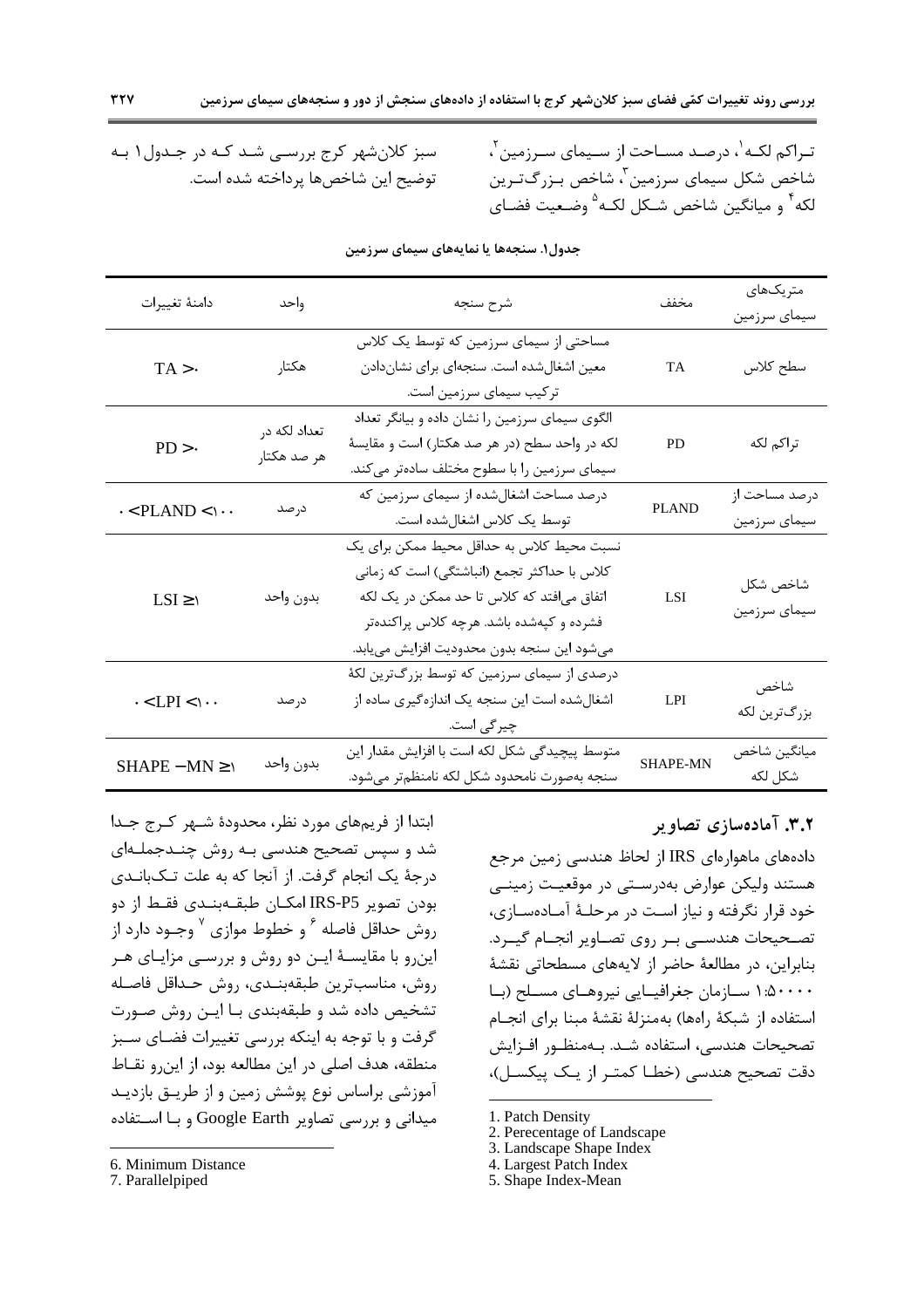بوده است (شکل ۳).

براساس آمار سرشماری سال ۱۳۳۵ و محاسبهٔ نـرخ رشـد

جمعيت بــهترتيــب ١٤٥٢۶، ٧٧٨٨۴٠ و ١۶٠٨۵۶١ نفـر

از تصاویر رنگی کاذب با ترکیب بانـدهای (R:5, G:4 B:3) تصوير IRS-P6 انتخاب شدند.

## ۳. نتايج



شکل۳. نمودار تغییرات جمعیت شهر کرج طی سالهای ۱۳۳۵، ۱۳۶۸ و ۱۳۹۰

براساس نتايج بهدستآمده از بررسي نقشههاي ادواری فضاهای سبز تهیهشده، مساحت فضاهای سبز در سال ۱۳۳۵ برابر با ۸۱۰۱۸۷۳ مترمربع و حـدود ۶۷درصد مساحت شهر بود در این سـال بـا توجـه بـه جمعیت ساکن در شهر کرج سرانهٔ فضای سبز برابر بـا ۵۵۸ مترمربع به دست آمد که این مقدار حدود ۲۲ برابر استاندارد جهانی اعلامشده از سازمان ملل متحد (معادل ٢٠ تا ٢٥ متر مربع) است. به همين دليل شهر کرج در سال ۱۳۳۵ باغشهر معرفی شـده اسـت. نتايج بهدستآمده در سـال ۱۳۶۸ نشـاندهنـدهٔ ايـن است که با وجود افزایش فضای سبز شهری کـه برابـر ۳۳۵۳۱۶۹۲ مترمربع در سال مذکور بود، فضای سـبز تنها ۳۵درصد مساحت شـهر را شـامل شـده و سـرانهٔ فضای سبز نیز معادل ۴۳ مترمربع بوده کـه کاهشـی برابر ۵۱۵ مترمربع نسبت بـه سـال ۱۳۳۵ را داشـته است. در سال ۱۳۹۰ هم بهرغم افزایش فضاهای سبز به وسعت حدود ۴۰۷۴۹۶۲۹ مترمربع، فضـاهای سـبز تنها ٢٣درصد مساحت شهر را تشكيل داده است. بـر ایسن استاس سترانهٔ فضیای سیبز در ستال ۱۳۹۰ در كلان شهر كرج به ٢۵ مترمربع كاهش يافته كه شـامل

پارکها، فضاهای سبز پیرامون شهری، مراکـز دولتـی، خدماتی و آموزشـی، بـاغهـا و زمـینهـای زراعـی در محدودة شهر كرج است (شكل هاي ۴ تا ۶).



شکل۴. نقشهٔ محدودهٔ گسترهٔ شهر کرج و فضاهای سبز در سال ١٣٣٥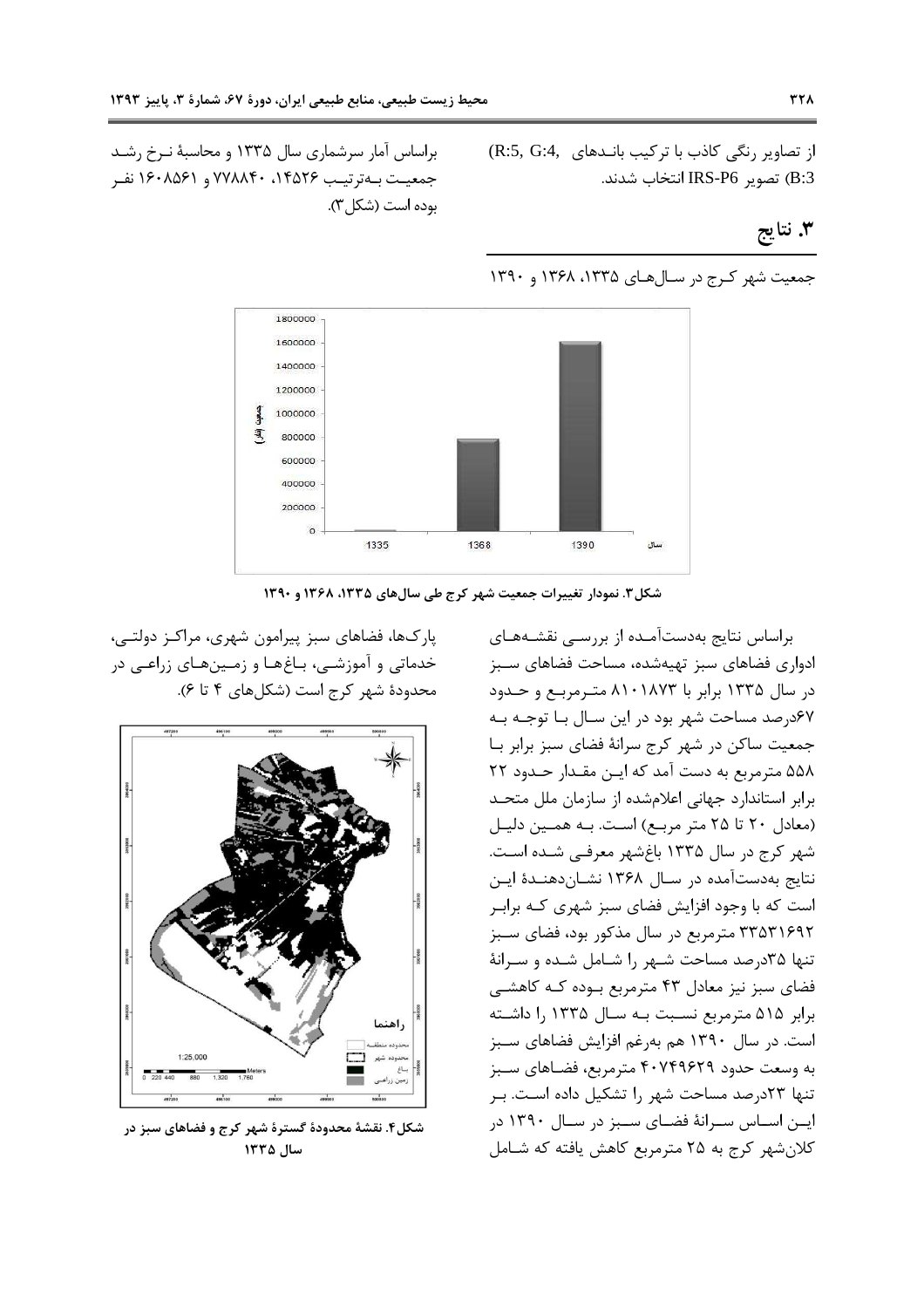

شکل۵. نقشهٔ محدودهٔ گسترهٔ شهر کرج و فضاهای سبز در سال ۱۳۶۸

نتيجهٔ بهدستآمده از بررسي وضعيت فضاهاي سـبز به تفکیک برای ۱۱ منطقهٔ شـهری در منطقـهٔ پـژوهش در سال ۱۳۹۰ از تصاویر IRS-P5 نشانهٔ ایــن اسـت کــه سرانهٔ فضای سبز با در نظر گرفتن جمعیت منـاطق ۱۱



شکل۶. نقشهٔ محدودهٔ گسترهٔ شهر کرج و فضاهای سبز در  $119.$  July

گانـه از توزيــع يكســاني برخــوردار نيســت (جــدول٢)، بهطوري كه منطقة ۴ با سرانة فضاي سبز ۶۶ مترمربع و منطقة ٨ با سرانة فضاى سبز ٢ مترمربع بهترتيب بیشترین و کمترین فضای سبز را دارند.

| سرانهٔ فضای سبز                      | مساحت<br>جمعيت     |                                        |             |  |
|--------------------------------------|--------------------|----------------------------------------|-------------|--|
| (مترمربع)                            | (نفر)              | (مترمربع)                              | منطقهٔ شهری |  |
| $\frac{8}{15}$                       | ۱۲۳۵۱۲             | 77119.9                                |             |  |
| $\mathbf{Y} \mathbf{Y} / \mathbf{Y}$ | 171771             | 44.44.7                                | ٢           |  |
| ۳۱/۸                                 | ۱۵۳۲۵۰             | 1110071                                | ٣           |  |
| ۶۶                                   | 5.00.1             | ۱۳۵۶۷۹۱۱                               | ۴           |  |
| 9/5                                  | 189177             | $1\lambda \cdot 9\lambda$ ۶.           | ۵           |  |
| $11/\Delta$                          | Y1.519             | ۲۴۳۲۰۲۴                                | ۶           |  |
| 5818                                 | $Y \cdot YX \cdot$ | $\Delta \Upsilon \Delta 1 \Upsilon 19$ | ٧           |  |
| ٢                                    | ۱۹۲۵۴              | 1117.7                                 | ٨           |  |
| $Y/\mathfrak{F}$                     | 91581              | VYA9V.                                 | ٩           |  |
| ۳۶۱۵                                 | ۱۴۰۳۰۶             | 01187.7                                | ۱۰          |  |
| $\Delta$ \/f                         | 51091              | ۳۱۶۴۹۴۱                                | ۱۱          |  |

جدول٢. سرانة فضاي سبز مناطق ١١ گانة كلانشهر كرج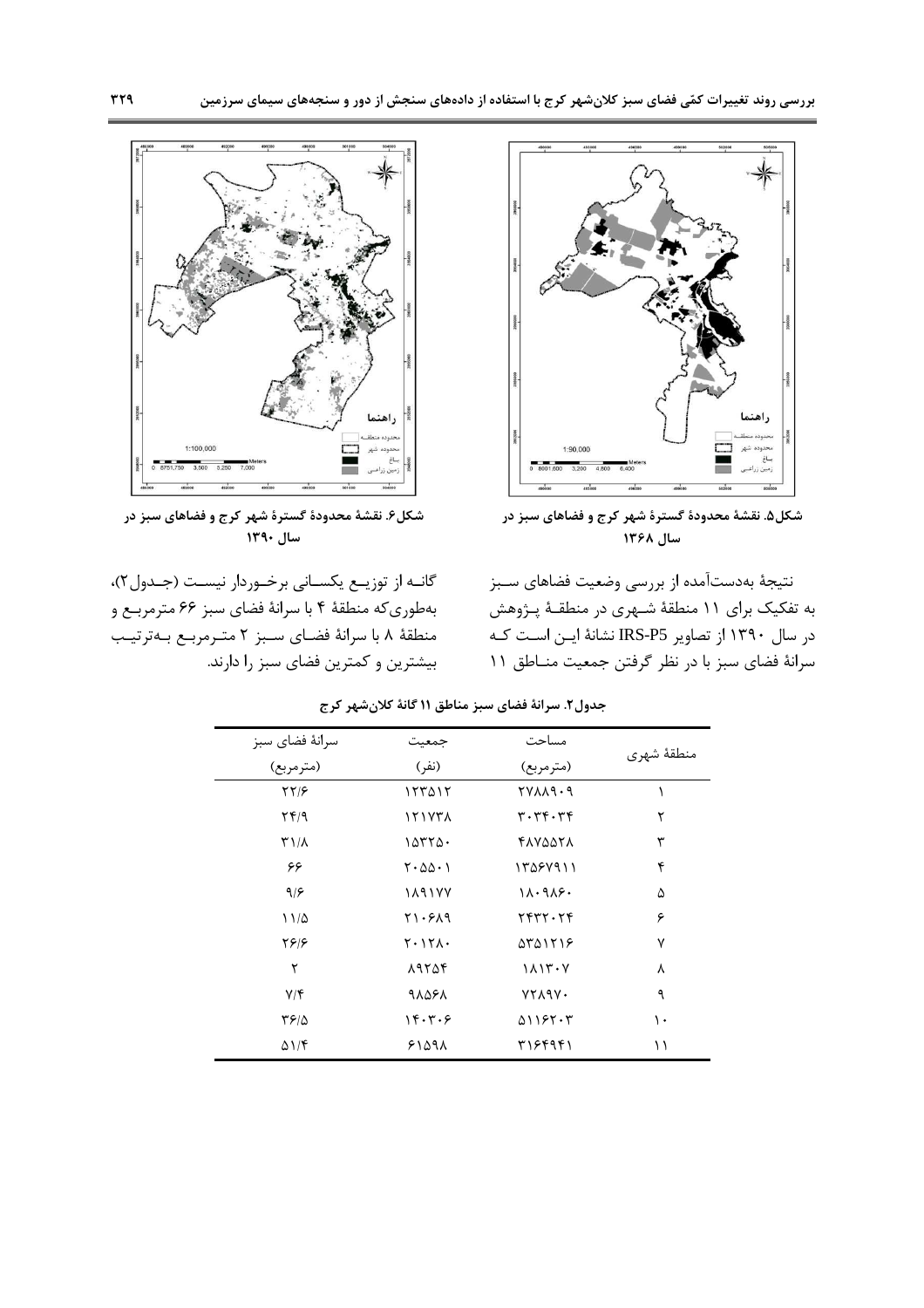فضای سبز در سـال ۱۳۹۰ نسـبت بـه دورههـای قبـل در

گسترهٔ شهر مناسبتر شده که بیـانگر بهبـود رونـد توسـعهٔ شهر از نظر پراکندگی است. امــا ســرانهٔ فضــای ســبز رونــد

كاهشــى داشــته اسـت. بـراســاس مقــادير محاســبهشــدهٔ

سنجەهای LPI و LSI که مساحت مکـانی فضـاهای سـبز در سطح و شـكل سـيماي سـرزمين را نشـان مـيدهنـد،

بیشترین مقدار کمّی فضای سبز مربوط به سال ۱۳۳۵ (با

وسعتی حدود ۶۵درصد مساحت کل شهر) بوده است کـه در سال ۱۳۹۰ به ۲درصد کاهش یافته است. این در حـالی

است که پراکندگی فضاهای سبز روند افزایشی داشته اسـت

و مبین کاهش بی نظمی در پراکندگی فضای سبز در سال

۱۳۹۰ براساس سنجه SHAPE-MN است (جدول ۳).



شکل ۷. موقعیت مناطق شهری کرج و فضای سبز آنها در سال ۱۳۹۰

۴. بحث و نتیجه گیری

نحوهٔ توزیع فضایی، وسعت و پیوستگی فضای سـبز کـه بـا استفاده از سنجهها یا نمایههای سـیمای سـرزمین در سـه دورهٔ زمـانی ۱۳۳۵، ۱۳۶۸ و ۱۳۹۰ صـورت گرفتـه مبـین این است که هر چند براساس سنجهٔ CA مســاحت فضــای سبز در سه دورهٔ زمانی بررسـیشـده در کـلانشـهر کـرج افزایش داشته است، ولی درصد فضای سبز در این سـالهـا (PLAND) روند كاهشي را نشان مي دهد. به عبـارت ديگـر تـوازن لازم بـين افـزايش مسـاحت فضـاي سـبز شـهر بـا جمعیت ساکن در آن وجود نداشته اسـت. از سـوی دیگـر نتايج حاصل از سنجهٔ PD نشان دهندهٔ اين است كه توزيـع

جدول۳. وضعیت فضای سبز و تغییرات آن براساس سنجههای سیمای سرزمین طی سالهای ۱۳۳۵ تا ۱۳۹۰ در کلان شهر کرج

| <b>SHAPE-MN</b> | LSI                 | LPI     | <b>PD</b>                  | <b>PLAND</b>      | CA                                      |          |
|-----------------|---------------------|---------|----------------------------|-------------------|-----------------------------------------|----------|
| (بدون واحد)     | (بدون واحد)         | (د, صد) | (تعداد لکه در هر صد هکتار) | (د, صد)           | (هکتا, )                                | دوره     |
| ۱/۸۵            | $\lambda/\lambda$ ٩ | ۶۵      | ۱۱۲۵                       | $5Y/\Delta\Delta$ | $\lambda \cdot \mathcal{A}/\mathcal{F}$ | سال ۱۳۳۵ |
| ۱/۵۵            | ۱۱/۸۳               | 9/19    | $1/\cdot \lambda$          | <b>۳</b> ۷/۴۷     | ۳۳۵۳                                    | سال ۱۳۶۸ |
| ۱/۵۴            | <b>TA/V)</b>        | ۲/۹۶    | <b>Y/ Y A</b>              | ۲۳/۲۷             | F.59/97                                 | سال ۱۳۹۰ |